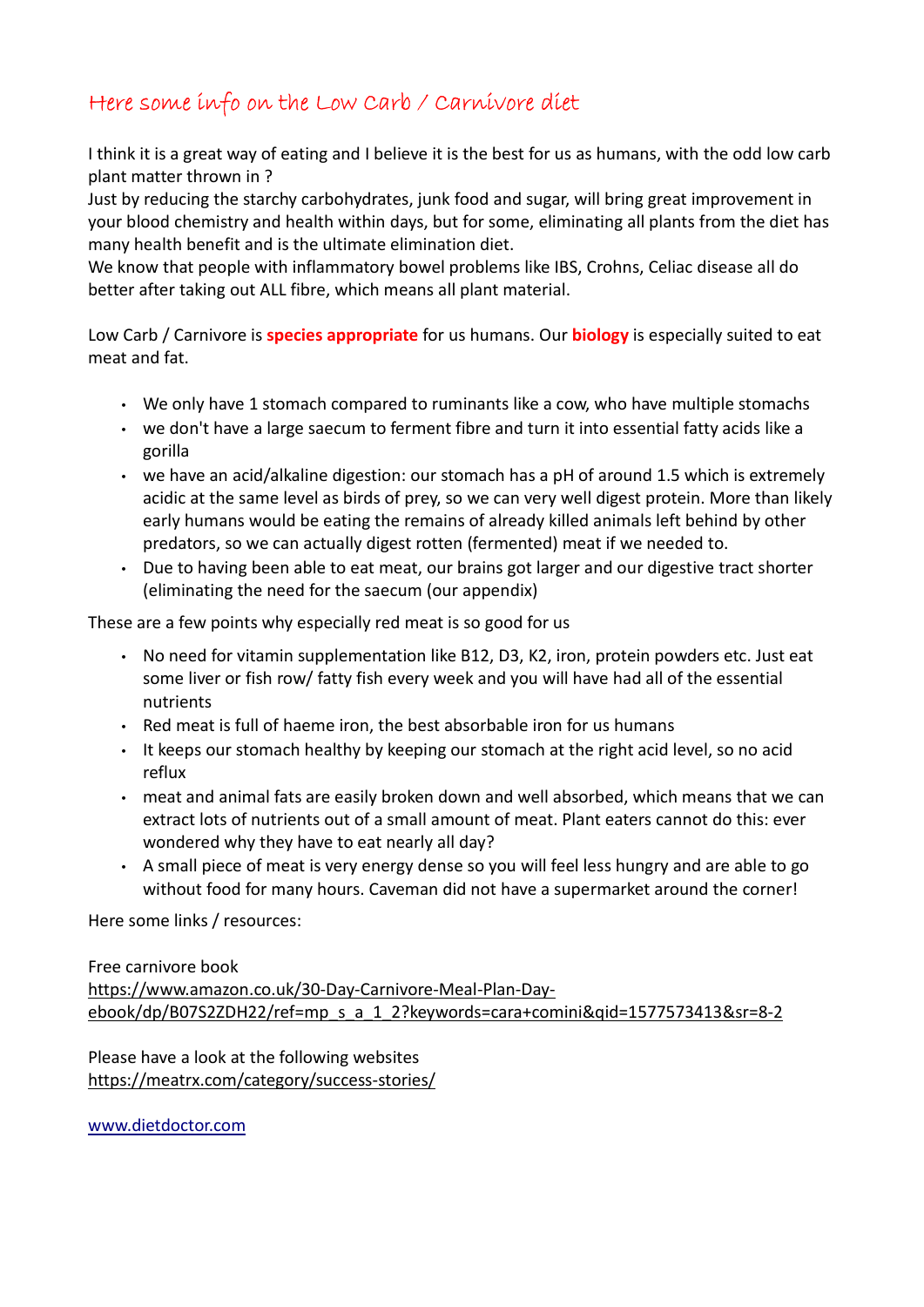## Success Stories Archives | MeatRx

I've been struggeling with my health for many years. After a period of plant-based diet I lost so much muscle. I was depressed, had low libido for years, couldn't work out anymore, had anxienty, insomnia, problem with coordination, chronic fatigue, raynaud syndrom, neckpain, backpain, pain in hips, hairloss, ringing ears, social anxiety, blurry vision, candida and the list goes on!

meatrx.com

### https://carnivoremd.com/

### Home | Carnivore MD

"Dr. Paul Saladino is driving an incredibly compelling carnivore diet movement, with a thoughtful and measured presentation that compels everyone to pay close attention. With Paul's broad experience in both traditional and functional medicine, he is able to embrace the big picture of healing and achieve breakthrough results.

carnivoremd.com

### https://www.kevinstock.io/health/health-dangers-of-a-plant-based-diet/

## Health Dangers of a Plant-Based Diet | Kevin Stock

The Carnivore Diet. The Carnivore Diet is born out of 2 driving forces: What humans are designed to eat (meat-based diet); What humans are ill-equipped to eat (plant-based diet) In this series we covering #2 and talking about why eating plant-based foods may not be in your best interests.

www.kevinstock.io

Please have a look at this Youtube channel https://www.youtube.com/watch?v=MxW-JKLeu1k&t=37s